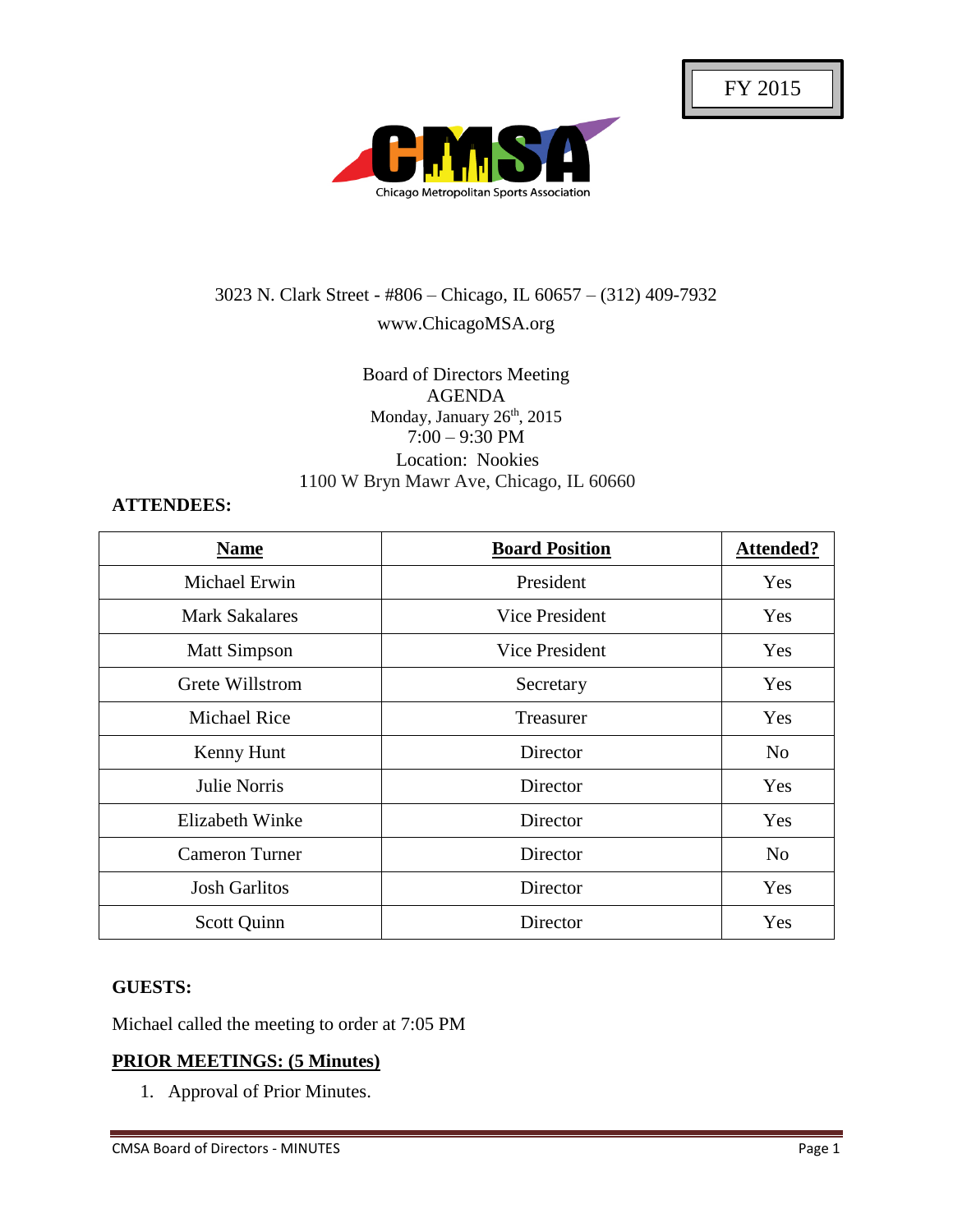- a. Michael R motion, Mark 2nd, motion carried
- 2. Approval of Agenda.

#### a. Julie motion and Mark 2nd, motion carried **SPECIAL BUSINESS: (105 Minutes)**

- 1. Treasurers report/Audit update  $-$  (5 min)
	- a. 2254 members paid
	- b. 2014 audit is complete
	- c. Open registration for Pool
	- d. Spring registration will open in March
	- e. Mark motion to approve, Matt  $2<sup>nd</sup>$ , motion carried
- 2. Annual Party recap– (20 min)
	- a. 350 non-members attended the party
	- b. Photographer took approx. 350 pics from the event
	- c. Improve registration to make it electronic
- 3. Marketing Planning/Advertising (10 min)
	- a. Member survey showed people register for CMSA through friends
	- b. Improve Facebook and online advertising
	- c. Drive more traffic back to website
- 4. Beach Volleyball (10 min)
	- a. One co-commissioner resigned the other would like to continue
	- b. Ask the park district if there is storage for nets
	- c. Josh By-Laws for all leagues
- 5. Commissioner's dinner (10 min)
	- a. February  $24<sup>th</sup>$  at Calo Ristorante, if available
- 6. Women's Flag Football Update (10 min)
	- a. Julie will work on by-laws; Matt will send men's flag football
	- b. Commissioner is February to February
- 7. Self-defense  $(10 \text{ min})$ 
	- a. Thousand waves hosting a class June  $6<sup>th</sup>$  at Center on Halstead
- 8. Storage Locker (10 min)
	- a. Need more shelving
	- b. Donate to other organizations
- 9. HOF (10 min)
	- a. Celebration on May 2nd
	- b. Josh will work on the survey monkey
- 10. Disciplinary issue (10 min)
	- a. Closed discussion

# **NEW BUSINESS/CLOSE: (10 Minutes)**

- 1. Open Forum
	- a. Cornhole tournament (looking at places for sports)
- 2. Feedback and Close
	- a. Grete motioned, Julie 2nd. Motion carried
	- b. Meeting adjourned 8:27 PM